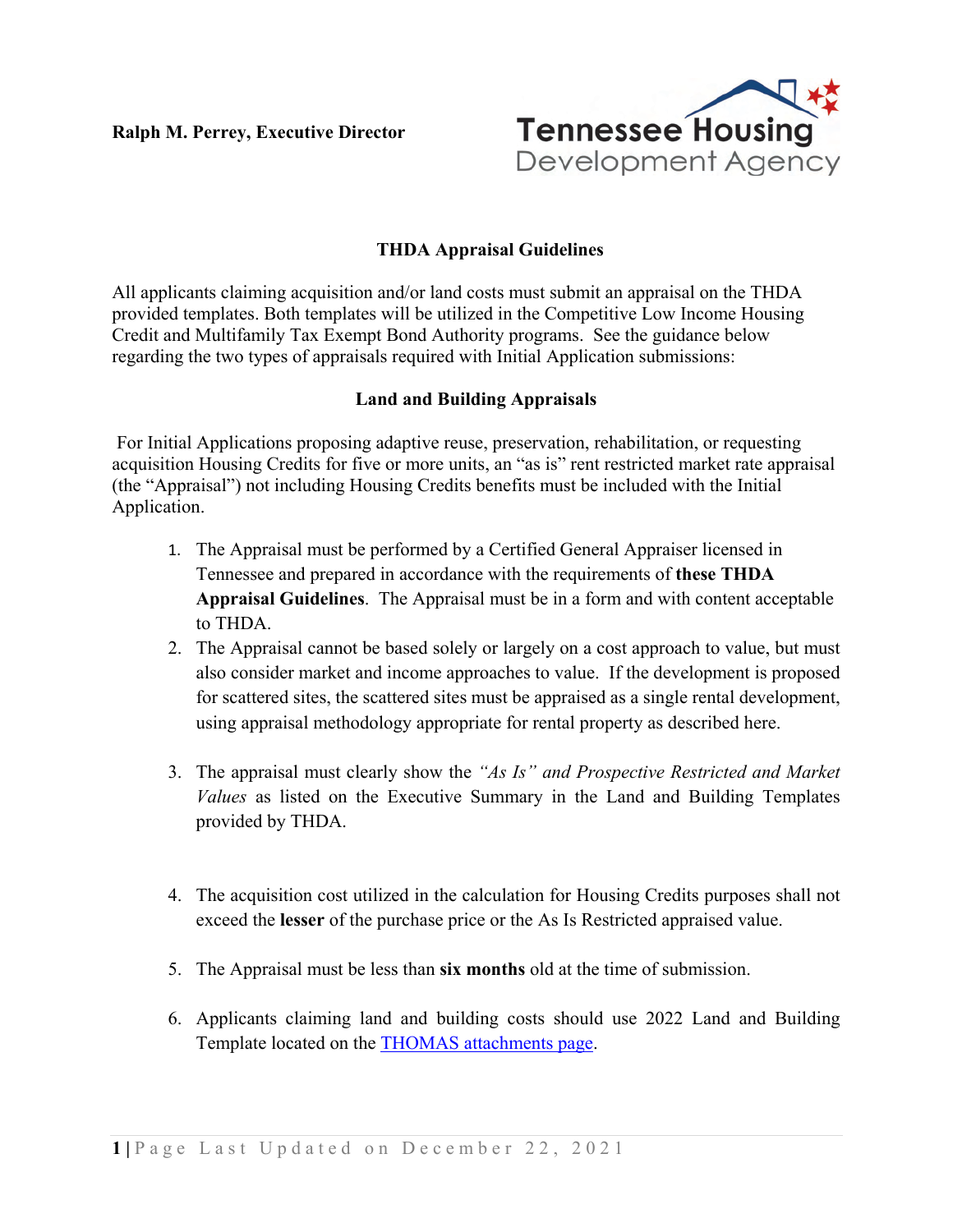- 7. **In the event that the template is not utilized, THDA will issue findings in either a Cure or Evaluation Notice.**
- 8. Appraisers should utilize the proper template and fill it out in its entirety, remarks like see report are unacceptable and will be a finding in the review process. Any exceptions to not completing the document in its entirety will require approval from the MP Allocation Manager.
	- a. In the event of any unusual circumstance the appraiser should provide explanations rather than N/A notations in the applicable template.
- 9. Applicants utilizing USDA Section 515 that are applying for 4% Noncompetitive LIHTC only, may be allowed to include a portion of Interest Credit Subsidy per the [March 16, 2018 Notice](https://s3.amazonaws.com/thda.org/Documents/Business-Partners/Multi-Family-Developers/Multi-Family-Tax-Exempt-Bonds/DRAFT-APPRAISAL-MEMO-FOR-SUBSIDY-VALUE-03.13.2018.pdf) issued regarding Interest Rate Subsidy.
- 10. Applicants that intend to combine more than development into one application must provide separate Land and Building templates for each development and complete the Multiple Development Value of Conclusions sheet in the template provided by THDA. At THDA's discretion, the applicant **may be advised** to submit the applications under separate applications. Applicants are advised to discuss the proposed development with THDA prior to submission.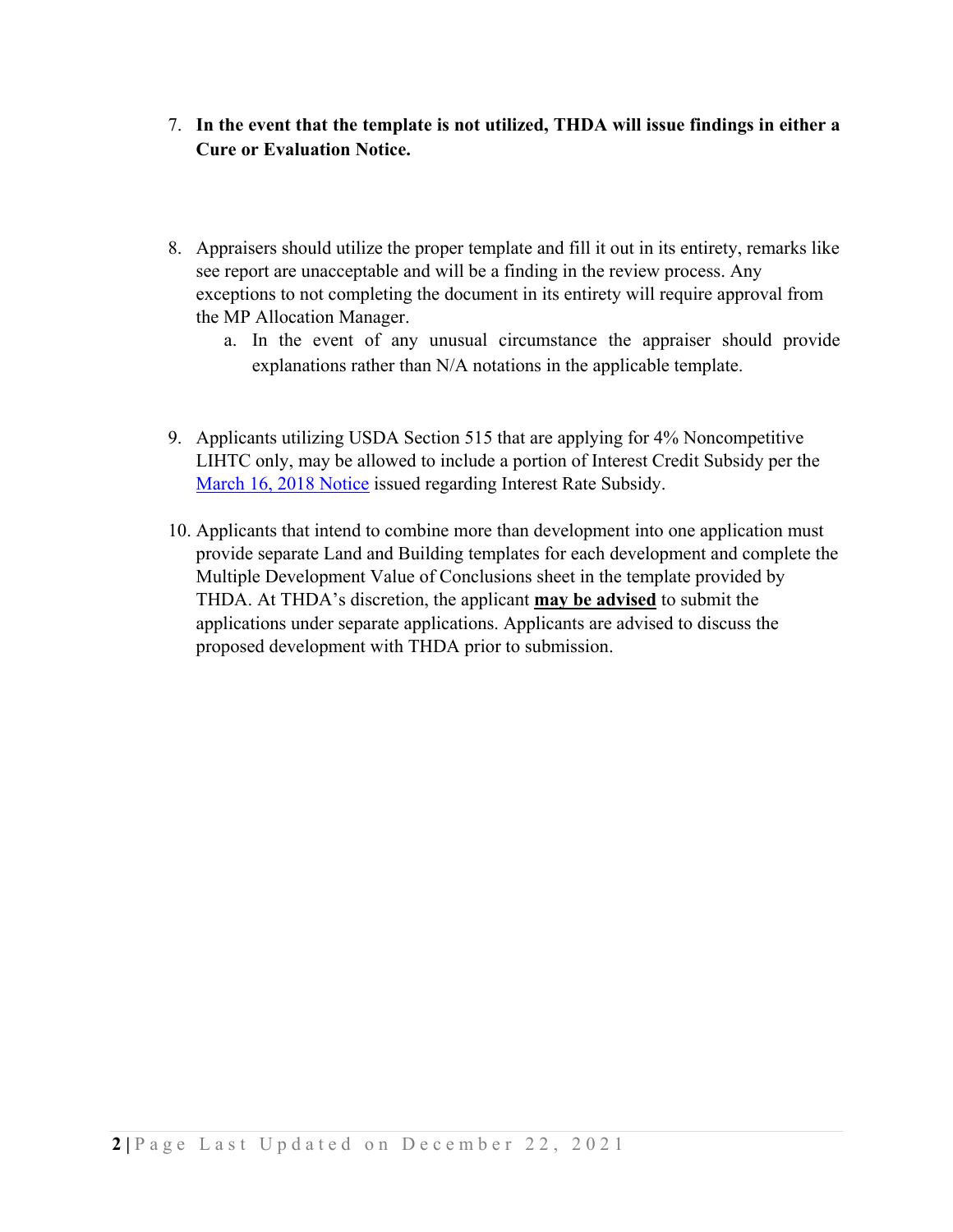### **Land Appraisals**

For all other Initial Applications that include land cost, a land appraisal (the "Land Appraisal") must be included with the Initial Application. The Land Appraisal must be in a form and with content acceptable to THDA.

- 1. The Land Appraisal must be performed by a Certified General Appraiser licensed in Tennessee and prepared in accordance with the requirements of **THDA Appraisal Guidelines**.
- 2. If the development is proposed for scattered sites, the scattered sites must be appraised as a single rental development, using appraisal methodology appropriate for rental property.
- 3. The land cost utilized in the calculation for Tax Credit purposes shall not exceed the **lesser** of the purchase price or the appraised value.
- 4. Appraisers should utilize the proper template and fill it out in its entirety, remarks like see report are unacceptable and will be a finding in the review process. Any exceptions to not completing the document in its entirety will require approval from the MP Allocation Manager.
	- a. In the event of any unusual circumstance the appraiser should provide explanations rather than N/A notations in the applicable template.
- 5. Applicants claiming land cost only should use 2022 Land Template located on the [THOMAS attachments page.](http://thda.org/business-partners/thomas)
- 6. **In the event that the template is not utilized, THDA will issue findings in either a Cure or Evaluation Notice.**
- 7. The Land Appraisal must be less than **six months** old at the time of submission.